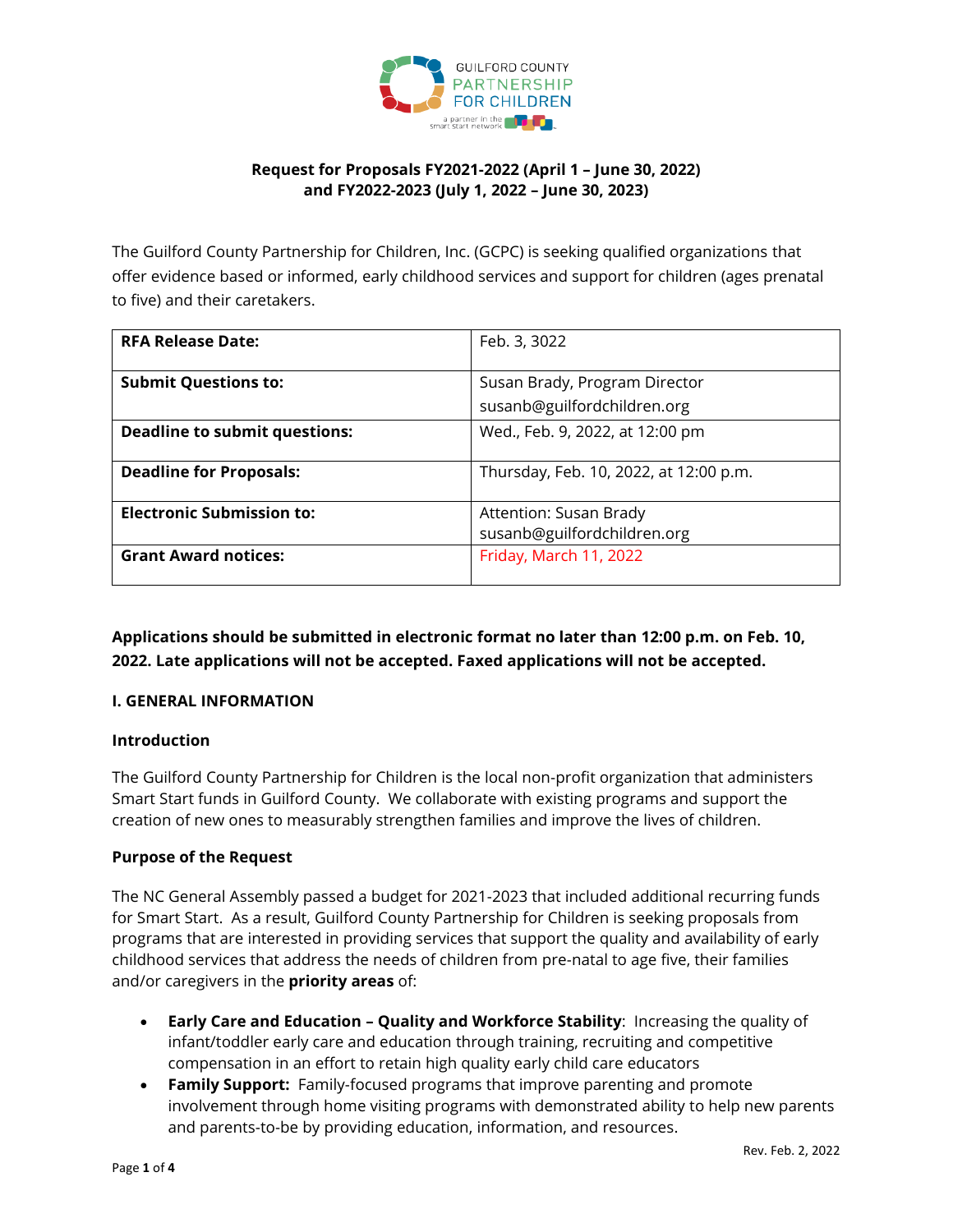• **Health and Wellness:** Efforts to promote physical health including but not limited to outdoor learning environments and related training.

## **II. AVAILABLE FUNDING AND ELIGIBILITY REQUIREMENTS**

#### **Award Term and Requirements**

- 1. Award terms may be short term for the period of April 1 June 30, 2022 and/or the period of July 1, 2022 – June 30, 2023 with the potential to reoccur.
- 2. The bidder must submit annual budgets for either or both periods
- 3. Funds may not be used for goods or activities that are currently funded by other government sources to ensure no supplantation of funds.
- 4. GCPC will not contract with any applicant that fails to provide all required information and documentation.
- 5. If all proposals are rejected, applicants will be notified promptly by GCPC.

### **Eligibility**

Eligible applicants include non-profit, government agencies, community-based organizations and institutions of higher education with experience in delivering services to children, their families and child care professionals.

All proposals must impact children from birth through age five. Programs directed at children older than five years old cannot be considered, by legislative mandate.

Only Evidence-Based/Evidence Informed Programming will be accepted.

Eligible applicant's programs must be in Guilford County.

The applicant must provide details of any pertinent judgment, criminal conviction, investigation or litigation pending against the applicant or any of its officers, directors, employees, agents or subcontractors of which they have knowledge. GCPC reserves the right to reject a proposal based on this information.

#### **Selection Process**

Complete applications from eligible applicants will be forwarded to the grant review committee (PP&A) who will review, score, and rank the applications. Scoring criteria will be made available upon request. Applications that are **incomplete, late, or submitted by non-eligible applicants will not be reviewed by the grant review committee**. **Nothing may be added to any application after it has been submitted, including a signed certification page**.

The grant review committee (PP&A) will formulate recommendations to the full Board. Award notices will be provided after a called meeting of the Guilford County Partnership for Children Board, no later than March 11, 2022.

### **III. SUBMISSION INSTRUCTIONS**

### **Application Format**

Applications (proposals) must be completed in the Proposal Application document and the RFA Attachment – Detailed and Narrative Budget. **Incomplete** applications will not be reviewed or scored.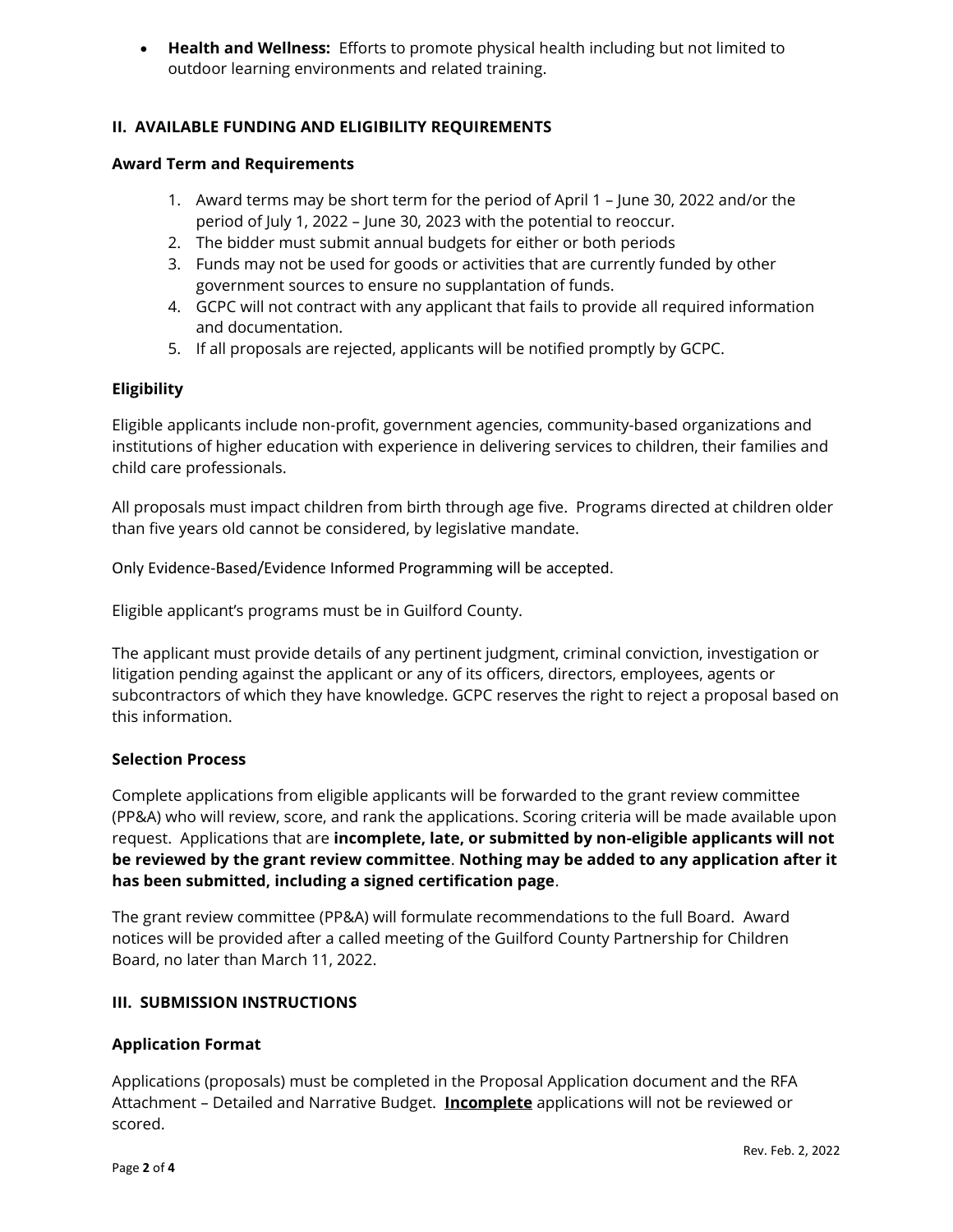During the review and selection process you may be asked to submit additional documentation and information.

Basic format:

- The RFP Application should be completed in the Proposal Application document and printed on 8 ½ x 11-inch white paper. Font sizes of responses should not be changed.
- Respond to each criterion in the order listed in the Application Narrative.
- Page limit of the Application Narrative section, not including first 2 pages of application and budget attachments, is 5 pages. Reviewers will not consider material past the page limit in the printed report.
- The RFP Attachment (Detailed and Narrative Budget) should be completed in, and submitted as, an Excel workbook.

### **Application Deadline**

### **ALL APPLICATIONS MUST BE RECEIVED BY 12:00 P.M. ON FEB. 10, 2022**

- One (1) electronic submission of the Application, Attachment (and if applicable, new applicant documents) should be sent to [susanb@guilfordchildren.org](mailto:susanb@guilfordchildren.org) and must be received on or before the due date/time.
- One (1) signed original should be submitted via mail or placed in the GCPC drop box within one week of electronic submission. To use the GCPC drop box you must enter the building between the hours of 8:30 a.m. and 5:00 p.m. ET, Monday through Friday.

# **Guilford County Partnership for Children 500 W. Friendly Avenue Greensboro, NC 27401**

### **Questions and Answers**

A Frequently Asked Questions (FAQ) list will be posted and maintained on our website at <http://www.guilfordchildren.org/>during the RFA period. All questions must be submitted in writing (email preferred to [susanb@guilfordchildren.org](mailto:susanb@guilfordchildren.org) ). Responses will be provided immediately via email and updated daily on the website with a final list posted on March 9, 2022, by 10:00 a.m.

It is strongly recommended that applicants review the FAQ List regularly prior to submission of the final application.

### **Additional Information**

If your application/proposal is approved for funding the applicant must agree to and provide the following:

- 1. Work collaboratively with GCPC and across agency lines in a community context.
- 2. Regularly disclose that the activity receives funding from Smart Start and GCPC.
- 3. Be available for monitoring visits and meetings held by GCPC.
- 4. Comply with fiscal, program and evaluation reporting requirements and deadlines. Agree to evaluation of data collection to capture information around racial equity.
- 5. Revert funds not spent by the end of the fiscal year, unless requested to do so prior to that date.